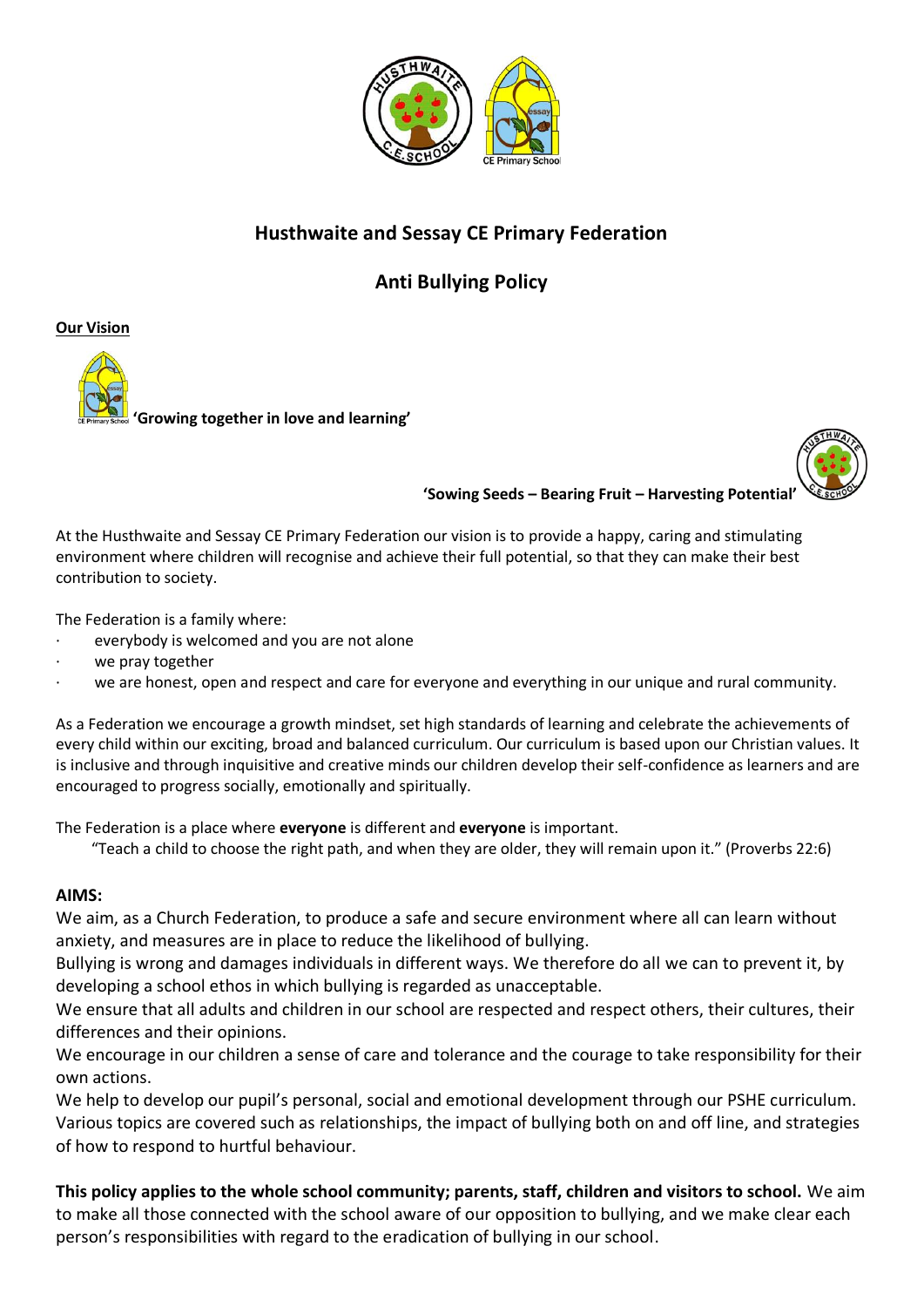Bullying are actions that are deliberately hurtful, and which happen on a regular basis over time. It can be direct (either physical or verbal) or indirect (either being ignored or not spoken to).:

- Emotional being unfriendly, excluding, tormenting (e.g. hiding books, threatening gestures)
- Physical pushing, kicking, hitting or any other use of violence
- Racist racial taunts, graffiti, gestures
- Sexual unwanted physical contact, abusive comments
- Homophobic because of, or focussing on the issue of sexuality
- Verbal name-calling, sarcasm, spreading rumours, teasing
- Cyber mobile threats by text messaging and calls, e-mail, social media and internet chat room misuse.

It is important to understand that bullying behaviour is not the odd occasion of falling out with friends, name calling, arguments or when the occasional trick or joke is played on someone. It is bullying behaviour if it is targeted and repeated.

Peer on peer abuse is defined as a serious form of bullying (abuse) between persons of a similar age and as such has wider safeguarding implications.

**Parents** can play an important role in detecting potential bullying by being aware of the possible signs:

- Not wanting to go to school
- Damage to clothes, books etc
- Bruises and scratches
- A decline in the standard of work
- Becoming withdrawn, unhappy
- Not sleeping
- Bed wetting

It is generally a combination of these signs, not necessarily one that may indicate a child is being bullied. If a parent suspects bullying it is vital that the school is informed as soon as possible. This would be the class teacher in the first instance. Parents also need to prepare children for the day to day playground squabbles and disagreements that do not constitute bullying.

**Children** need to feel secure enough to report any incident to a member of staff.

**All Staff** (including support staff) play an important role in observing children around school and noting any changes in individual behaviour that may suggest problems with a child and their relationships in school. All staff have an important role in communicating the anti-bullying ethos of the school.

## **All reports of bullying will be taken seriously and will be investigated fully.**

Course of action in response to the reporting of an incident of Bullying

- All staff will be ready to deal with any incident that is brought to their attention
- Staff will see separately the 'victim', 'instigator' and any 'witnesses' in order to establish an accurate account of events. A written report (dated and signed) will be made if the incident is deemed to be serious. The Headteacher will always be alerted to the situation. Staff should aim to find out: What happened? Why did it happen? Who was involved? Where did the incident take place? When did it occur? How do you think we can resolve this?